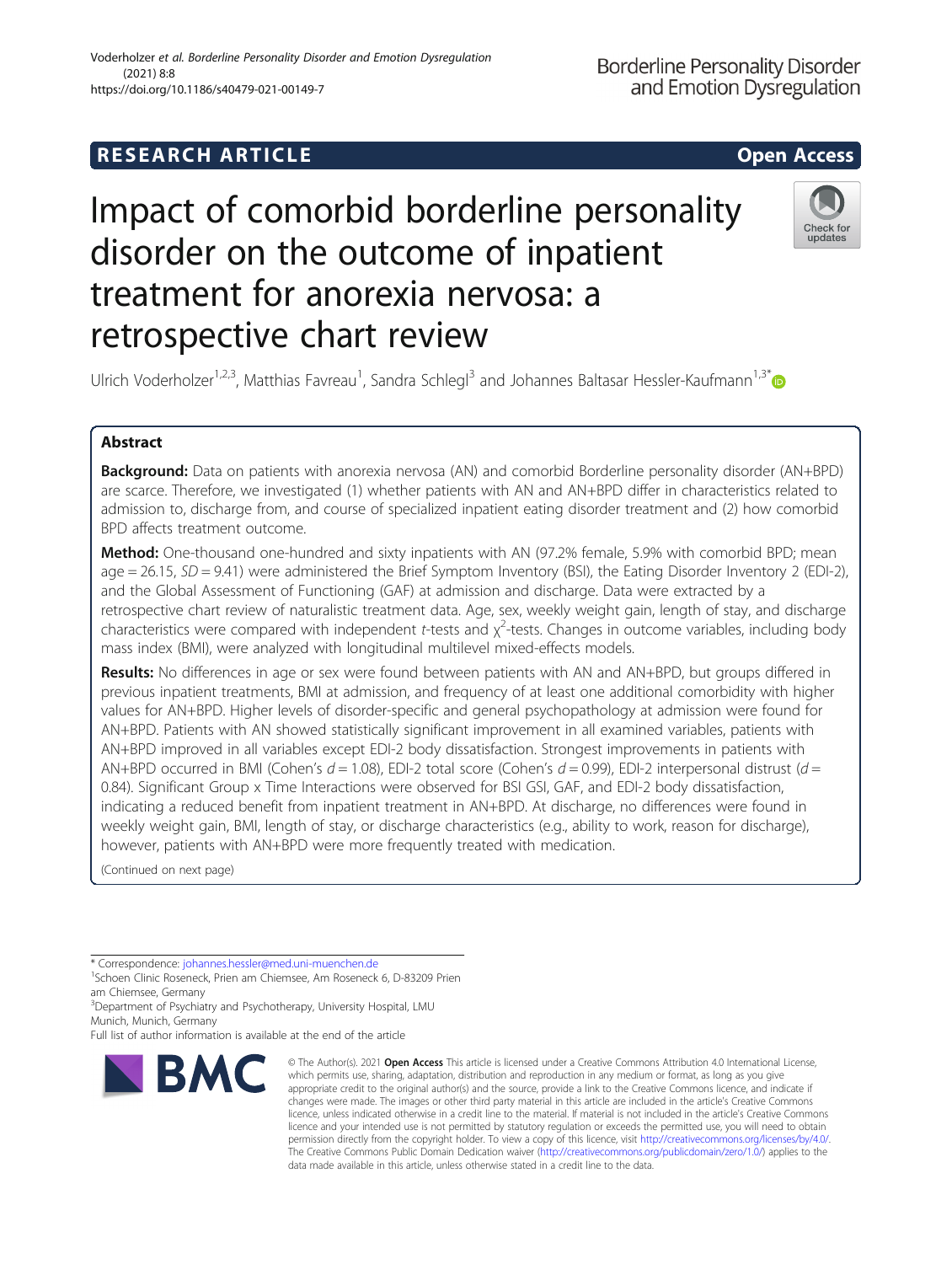## (Continued from previous page)

**Conclusions:** Patients with AN+BPD differ from patients with AN in that they show higher general and specific eating disorder psychopathology and only partially improve under specialized inpatient treatment. In particular, aspects of emotion regulation and core AN symptoms like body dissatisfaction and perfectionism need to be even more targeted in comorbid patients.

Keywords: Anorexia nervosa, Borderline personality disorder, Eating disorder, Inpatient treatment, Routine care, Multilevel modeling

## Background

In anorexia nervosa (AN), psychiatric comorbidities are the rule rather than the exception. With rates of around 50%, personality disorders (PDs) are among the most prevalent co-occurring conditions [\[1](#page-10-0)]. Next to avoidant, dependent, and obsessive-compulsive PDs, Borderline personality disorder (BPD) seems to be especially prominent in AN, with roughly every fifth patient being affected [[2](#page-10-0)]. High rates of comorbidity might not be surprising, as both AN and BPD potentially share core features like affective instability or deficits in emotion regulation. So far, studies on the clinical presentation of persons with  $AN + BPD$ and their response to treatment are lacking.

Comorbid PDs are generally thought to complicate the treatment of eating disorders and lead to a worse prognosis [\[3](#page-10-0)–[6](#page-10-0)]. No moderation effects of personality disorders on treatment outcome were found in a systematic review for binge-eating disorder (BED), while comorbid personality disorders predicted a worse treatment response in bulimia nervosa (BN) [\[3\]](#page-10-0). None of the included studies with AN examined personality disorders in general as a predictor, moderator, or mediator on treatment outcome [[3\]](#page-10-0). In a mixed sample, patients with comorbid PD scored higher than patients without PD on EDI subscales Drive for Thinness, Body dissatisfaction, Ineffectiveness, perfectionism, interpersonal distrust, and interoceptive awareness at initial assessment and a 5 year follow-up, but no significant Group x Time Interactions could be observed [\[4](#page-10-0)]. Patients with comorbid PDs also showed a more severe general psychopathology (anxiety, depression, somatization, phobic anxiety, paranoid ideation, psychoticism, global severity scales) [\[4](#page-10-0)]. However, patients with comorbid PDs did not differ in symptomatic changer over time from patients without PDs [[4\]](#page-10-0). A meta-analysis of predictors of treatment outcome across all eating disorders revealed a small correlation  $(r = .012)$  between the absence of personality disorders and better treatment outcomes [\[5](#page-10-0)].

Overall, these findings suggest that a comorbid PD is related to more severe psychopathology and reduced treatment response. This may be the case because of more generalized dysfunctions in psychological processing and functioning across most areas of individuals' everyday life, which are stable over time and across different situations.

According to DSM-5, personality disorders are enduring, inflexible, and maladaptive patterns of internal experiences and behaviors. Besides, personality features are often more ego-syntonic and not perceived as problematic by the affected individuals by themselves. Thus, in conclusion, eating disorder symptomatology, often based on deficits of fundamental psychological functions like impulse regulation or interoceptive awareness, can be more difficult to treat in individuals with comorbid personality disorders due to more persistent and widespread dysfunctions across the life span. However, how and to what extent specific PDs contributed to reduced treatment responses can hardly be quantified without a distinction between individual PDs.

Evidence regarding the impact of specific PDs like BPD on treatment outcome in eating disorders is scarce. In a mixed sample of 19 patients with eating disorders, higher severity of borderline psychopathology at baseline was associated with reduced levels of global functioning, and more severe eating disorder symptoms [\[15\]](#page-10-0). Also, baseline borderline symptom severity was negative correlated with life satisfaction and change in eating disorder symptoms at a 3-year follow-up [\[15](#page-10-0)]. A 5-year follow-up study in another mixed sample of 30 patients revealed that only BPD served as a significant predictor of treatment outcome in EDI scales [\[4](#page-10-0)]. Furthermore, Zanarini et al. [[2\]](#page-10-0) reported high rates (> 70%) of diagnostic migration to other eating disorders during a 10-year follow-up for individuals with BPD and comorbid AN or BN. Nevertheless, lower recurrence rates were recorded for AN and BN compared to eating disorders not otherwise specified (EDNOS) among patients who achieved remission from their eating disorder [[2\]](#page-10-0). In BN, a comorbid BPD was found to complicate treatment with regard to a worse presentation at the beginning of treatment, longer stays, higher dropout rates, and less improvement [[7](#page-10-0)–[11](#page-10-0)]. Preliminary findings confirmed these associations in samples with AN and comorbid PDs in general and yielded higher dropout rates, lower mean age of onset for AN, lower lifetime minimum BMI, more hospitalizations due to AN for comorbid patients, tendencies toward chronicity, and a higher mean weight, but no differences in total weight gain during treatment  $[12-14]$  $[12-14]$  $[12-14]$  $[12-14]$  $[12-14]$ .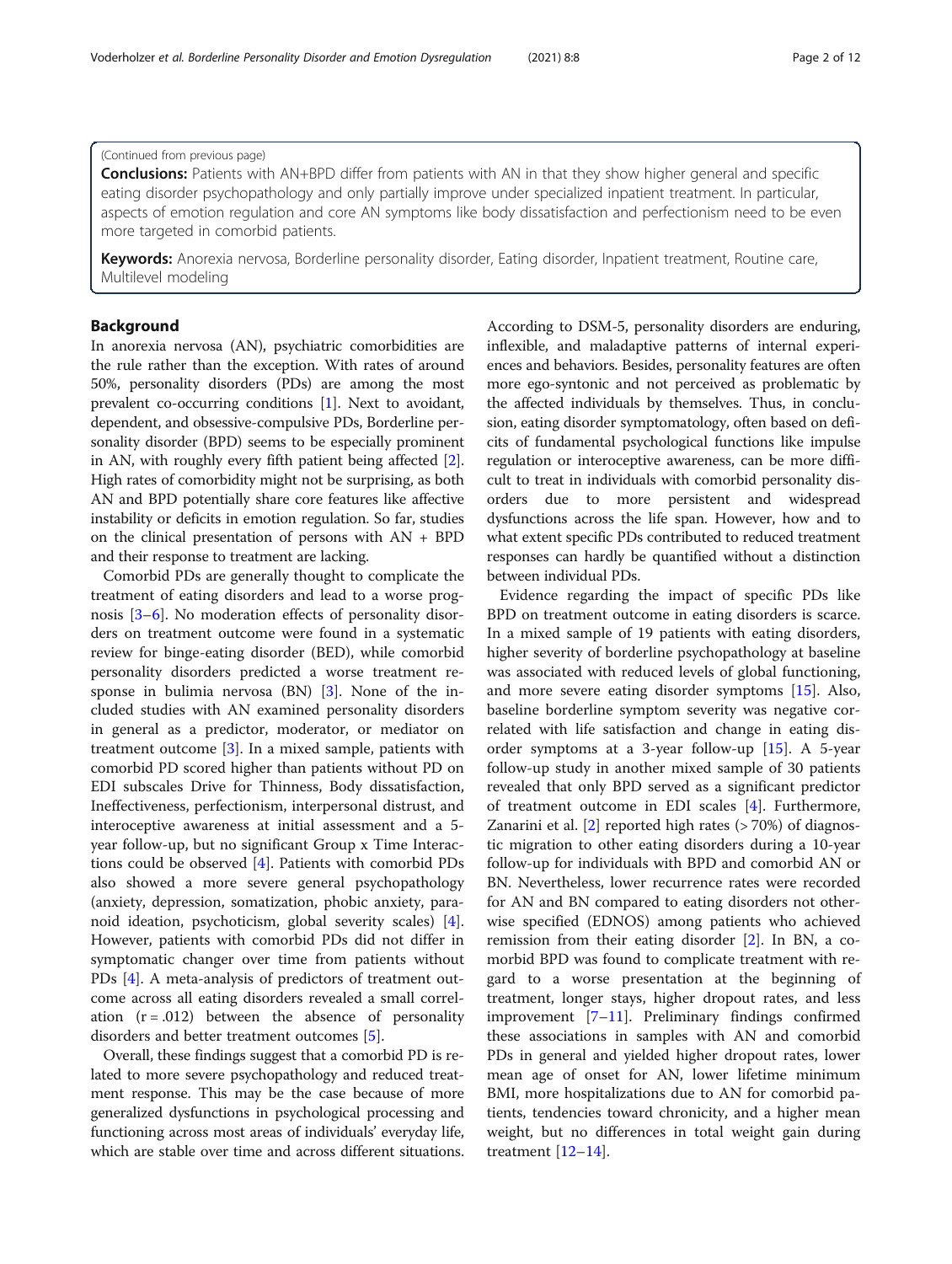Studies with small and heterogeneous samples only indicated a similarly poor response to treatment across different therapeutic approaches (Dialectical Behavior Therapy, Cognitive Behavior Therapy), settings (inpatient, outpatient), populations (children and adolescents with subsequent personality disorder diagnosis in adulthood compared to adults) and study lengths [\[7,](#page-10-0) [15](#page-10-0), [16\]](#page-10-0) in patients with AN and BPD (AN+BPD) as with any comorbid PD.

To sum up, previous studies were mainly based on mixed samples, investigated the impact of PDs in general, or compared treatment outcomes in comorbid patients between different eating disorders (e.g., AN+BPD vs. BN + BPD). Results revealed a reduced treatment response for patients with eating disorders and comorbid PDs. However, these studies failed to investigate how specific domains are differentially affected by individual comorbid PDs like BPD and could account for reported reduced treatment response in patients with eating disorders. Such differences in specified aspects of disorderspecific and general psychopathology between patients with and without comorbid PDs have hardly been investigated to date, especially in AN. Consequently, details of these associations between PDs and treatment outcome, as, for example, the differential influence of comorbid BPD on individual facets of eating disorders symptoms in AN, remains unclear. For example, reduced weight gain in patients with AN+BPD compared to AN could be attributed to differences in a number of domains, e.g., body dissatisfaction, dysfunctional emotion regulation, or interoceptive awareness.

Knowledge about the additional and aggravated impairment in specific domains associated with a comorbid BPD may help to identify and specifically address special treatment needs of comorbid patients and, thereby, improve treatment for a large group of patients that suffers from multiple severe mental disorders and does not yet receive adequate help because standardized disorder-specific, symptom-centered treatments may do not fully match the specials needs of this group. It seems possible that a more individualized, comprehensive treatment option is needed for comorbid patients with AN+BPD to achieve similar treatment effects as in patients with AN.

Our study aimed to compare large samples of inpatients with AN and AN+BPD in (1) characteristics at admission and discharge and (2) response to treatment concerning weight, core eating disorder symptoms, depressive symptoms, general psychopathology, and psychosocial functioning. Based on our clinical expertise and previous findings in the literature, we hypothesized that

(1) patients with AN and comorbid BPD show higher levels of eating disorder as well as general psychopathology at admission and discharge and

- (2) a comorbid BPD is associated with reduced inpatient treatment response in general and
- (3) specific facets related to both AN and BPD (e.g., impulse regulation, interpersonal distrust, the general level of psychosocial functioning) are differentially affected by inpatient treatment depending on comorbid BPD. For this purpose, we mainly focus on Group x Time Interactions in selected outcome parameters.

## Method

## Study sample

The sample consisted of consecutive patients admitted to the Schoen Clinic Roseneck in Prien, Germany, for inpatient treatment of AN between January 01, 2013, and December 31, 2017.

The Schoen Clinic is highly specialized in the treatment of adolescents and adults with AN and other eating disorders. Offered treatment is addressing both physical weight gain as well as psychological issues like dietary changes, body exposure, body acceptance, or cognitive restructuring [[17](#page-10-0), [18\]](#page-10-0). We included patients with AN (F50.0, F50.1), who had a BMI  $\leq$  17.5 and were 18 years or older. Clinical Diagnoses of AN and BPD (F63.3) according to ICD-10 were given by the treating therapists, who were experienced clinicians in psychotherapy or therapists in training under supervision of experienced clinicians. All patients signed informed consent to the use of their routine data for scientific purposes. Data were assessed by retrospective chart review. There were no restrictions made regarding further comorbidities. Structured diagnostic assessment for eating disorders included clinical interviews as well as various clinicianrated and self-report questionnaires (e.g., Eating Disorder Inventory 2 (EDI-2), Munich ED-Quest, Eating Disorder Examination-Questionnaire (EDE-Q), Compulsive Exercise Test (CET), Compulsive Exercise Scale (CES), Brief Symptom Inventory (BSI), Beck Depression Inventory-II (BDI-II), Patient Health Questionnaire-9 (PHQ-9), Brief Resilience Scale (BRS) or Satisfaction with Life Scale (SWLS)). Among other measures, the BSI yields a Global Severity Index (GSI), which aggregates all available information and gives a general estimate of psychopathology severity.

All procedures were in accordance with the ethical standards of the institutional review board of the LMU Munich and with the 1964 Helsinki declaration and its later amendments. According to the guidelines by the institutional review board of the LMU Munich, retrospective studies conducted on already available, anonymized data are exempt from requiring ethics approval.

## Materials and procedure

Assessment procedures included a range of psychometric questionnaires for all patients both at admission and discharge. The Eating Disorder Inventory 2 (EDI-2 [[19](#page-10-0),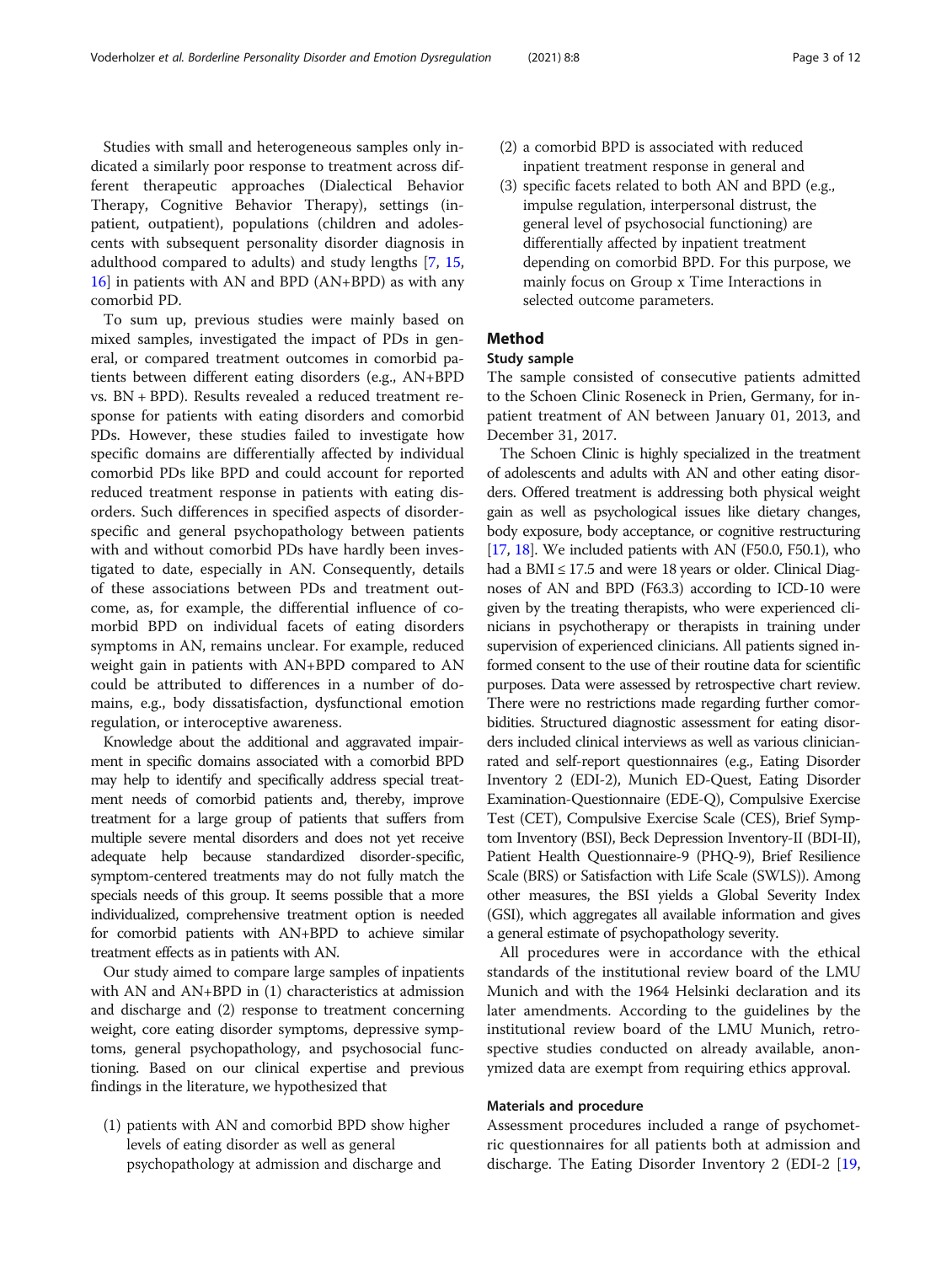bulimia, body dissatisfaction, ineffectiveness, perfectionism, interpersonal distrust, interoceptive awareness, maturity fears, asceticism, impulse regulation, and social insecurity. The items are rated on a 6-point Likert-scale ranging from "always" to "never". The validation of the German version of the EDI-2 in a sample of patients with AN and BN revealed acceptable to excellent internal consistency with Cronbach's  $\alpha$  = .73–.93 for the different subscales and retest reliability between  $r = .81$ and  $r = .89$  [[20\]](#page-10-0).

Patients also completed the Brief Symptom Inventory (BSI, [\[21,](#page-10-0) [22\]](#page-10-0)). Among other measures, the BSI yields a score for Depression and a Global Severity Index (GSI), which summarizes all information and gives a general estimate of the degree of psychopathology. Studies on validation yielded satisfying internal consistency for the subscale Depression with Cronbach's  $\alpha$  = .72 to .85 and  $\alpha$  = .92–.96 for the Global Severity Index GSI [[22](#page-10-0)].

All patients were rated by their therapists on the Global Assessment of Functioning (GAF, described in the DSM-IV [\[23\]](#page-10-0)), which measures a person's psychosocial and occupational functioning with scores ranging from 0 to 100. Higher scores indicate better functioning.

#### Inpatient treatment

According to the current German national guideline "Diagnosis and treatment of eating disorders" (see Supplement [1\)](#page-9-0), inpatient treatment is focused on physical stabilization and should foster transition into day-clinic or outpatient care to achieve full recovery. The main treatment goals are normalization of body weight and changing eating behavior and attitudes through multimodal psychotherapy. For complete recovery (e.g., stable and regular weight, sufficient quality of life, abstinence from binge-purging behaviors, normalized body image), a subsequent outpatient treatment in local services is usually needed.

Patients received intensive multimodal treatment comprising individual psychotherapy (1 or 2 sessions of 50 min per week) and an eating-disorder specific manualized group therapy, both based on cognitive behavioral therapy. Individual psychotherapy was not manualized but addressed disorder-specific issues such as psychoeducation about eating disorders, personalized case formulation, dietary changes, body exposure, body acceptance, cognitive restructuring, and relapse prevention to maintain achieved weight gain and prepare patients for the transition into outpatient care before discharge. Patients were obliged to eat three meals and two snacks with a total amount of 2000–2100 kcal per day to achieve sufficient weight gain and received mealtime support and supervision but were in charge of their eating and related compensatory behavior themselves. At all times, they had free access to a cafeteria, supermarket, and lavatories.

Patients were treated by a multidisciplinary team consisting of physicians, trained psychotherapists or clinical psychologists, co-therapists from the nursing-staff, and dieticians. Patients were medically monitored by physicians to control for potential laboratory abnormalities and other somatic complications. Patients' safety during weight gain diet was ensured through medical monitoring (e.g., for laboratory abnormalities) by physicians. Other groups included art therapy, sports therapy, cooking training, and social skills training. A skills-group based on principles of Dialectic Behavioral Therapy served as the only specific additional treatment component for BPD. Individual and group psychotherapies were conducted by trained clinical psychologists and psychiatrists, who received regular supervision from experienced therapists. Next to treating psychotherapists and physicians, patients had individual co-therapists from the nursing staff, who were available for crisis intervention, individual therapy sessions, and representing general contact persons on the wards.

## Statistical analysis

Differences between diagnostic groups were analyzed with independent samples *t*-tests for continuous and  $\chi^2$ tests for categorical variables.

Intent-to-treat analyses for the effect of inpatient treatment on BMI, BSI depression scores, BSI GSI, GAF, and the EDI-2 mean total score as well as mean scores for the respective subscales in patients with AN and AN+ BPD and Group x Time Interactions were conducted with longitudinal multilevel mixed effects models for change, which is considered the method of choice to assess clinical outcomes in longitudinal studies with a high percentage of missing values [[24\]](#page-10-0).

Cohen's d effect sizes were calculated for pre- to posttreatment changes for all outcomes, using the estimated marginal means and the standard deviation at pretreatment of the respective variables. Analyses were performed for the full sample and separately for the two diagnostic groups. Statistical analyses were conducted with SPSS 25 for Macintosh.

## Results

Between January 01, 2013, and December 31, 2017, of a total of 5053 patients treated for an eating disorder in the Schoen Clinic Roseneck, 1160 met the inclusion criteria. Of these patients, 1127 (97.2%) were female, and 68 (5.9%) had a comorbid BPD. At admission, the patients had a mean age of 26.15 years  $(SD = 9.41, \text{ range})$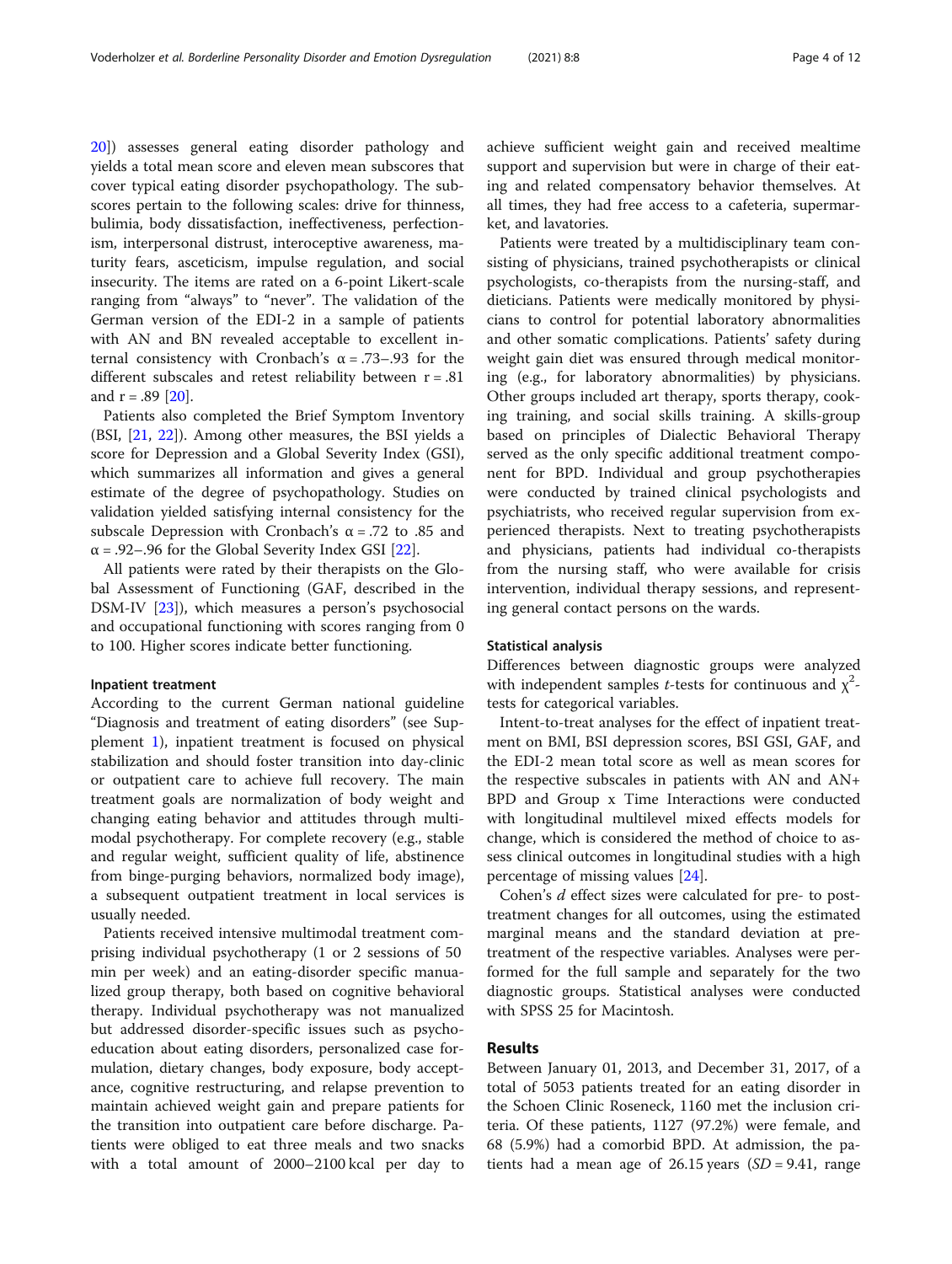18–74) and an average BMI of  $14.53 \text{ kg/m}^2$  (SD = 1.82, range 9.25–17.50). Table [1](#page-5-0) displays the sample descriptive statistics for the two diagnostic groups. There were statistically significant differences in the number of previous inpatient treatments, BMI at admission, medication at discharge, and number of psychiatric comorbidities between patients with AN and AN+BPD (all  $p < .001$ ). Patients with AN+BPD showed statistically significant more previous inpatient treatments and higher rates of at least one additional comorbidity and were more frequently treated with medication at discharge. Differences at admission in the other examined variables are shown in Supplement [2](#page-9-0).

Longitudinal multilevel mixed-effects models revealed that the full sample as well as patients with AN statistically significantly improved in all variables (Tables [2](#page-6-0) and [3](#page-7-0)). Patients with AN+BPD significantly improved in about half of the examined variables. Most effect sizes were small to moderate. Improvements with large effects were found for BMI, BSI depression scores, the BSI GSI, and GAF scores in patients with AN. Patients with AN+ BPD showed improvements with large effect sizes in BMI, BSI depression scores, the BSI GSI, and the EDI-2 total mean score. Patients with AN showed the smallest gains in EDI-2 perfectionism mean scores, patients with AN+BPD in EDI-2 body dissatisfaction mean scores. Figures [1](#page-8-0) and [2](#page-8-0) give visualized changes in BMI and EDI-2 total score for the two groups. The inspection of the respective 95% confidence intervals of the estimated marginal means suggests that discharge scores of patients with AN+BPD often lay in the range of admission scores of patients with AN. Figure [3](#page-9-0) exemplifies this pattern for the EDI-2 mean scores.

## **Discussion**

In a large sample of inpatients with AN and AN+BPD, we found with regard to our study aims: (1) There were no differences in admission and discharge characteristics, including demographic variables, weight, rate of weight gain, and ability to work between inpatients with AN and AN+BPD, except previous inpatient treatments, BMI at admission medication at discharge and the frequency of at least one comorbidity, with higher values for AN+BPD. (2) Patients with AN+BPD presented to treatment with higher symptom loads across all measures. Even though higher treatment gains in half of the variables for patients with AN+BPD, their discharge values were in the range of or even higher than scores at admission for AN. Thereby, our findings extend those of preliminary studies suggesting aggravated ED symptoms and less response to treatment in patients with AN and comorbid BPD  $[7, 15, 16]$  $[7, 15, 16]$  $[7, 15, 16]$  $[7, 15, 16]$  $[7, 15, 16]$  $[7, 15, 16]$  or other PDs  $[4, 12-14]$  $[4, 12-14]$  $[4, 12-14]$  $[4, 12-14]$  $[4, 12-14]$  $[4, 12-14]$  $[4, 12-14]$  and parallel similar studies with patients with BN and comorbid PDs  $[7-11]$  $[7-11]$  $[7-11]$ .

With a rate of 5.9%, BPD was less frequent in our sample than the 19% suggested by meta-analyses [[1\]](#page-10-0). Around half of the variation in the prevalence of comorbid PDs in eating disorders is assumed to result from the setting and depends on used assessment methods (e.g., structured PD diagnostics vs. PD diagnostics using unstructured clinical interviews) [[1\]](#page-10-0). Lower rates are usually found for clinical-unstructured assessments [\[25](#page-10-0)]. The low prevalence of BPD we found in our study in an inpatient setting might be in part explained by the fact that conducted standard clinical interviews at admission were not complemented by standardized personality disorder diagnostics. Also, a selection bias might have occurred. First, while being specialized in the treatment of eating disorders, our clinic does not offer a BPD-specific program. As a result, many patients with BPD may have opted to seek treatment in BPD-specialized clinics. Second, either the patients with AN+BPD themselves or the referring physicians erroneously assumed that a psychiatric setting focusing on pharmacological treatment would be more appropriate given the severity of the disorders. As our clinic emphasizes psychotherapy with adjuvant pharmacological treatment, fewer patients with AN+BPD would have sought treatment here.

Contrary to other studies [\[7](#page-10-0), [13,](#page-10-0) [26\]](#page-10-0), we found in total no significant differences in the distribution of discharge reasons (e.g., regular or against medical advice) for comorbid patients compared to AN in our sample. This result might be explained by the multimodal treatment, offering the patients a range of therapeutic approaches and contact persons, especially the co-therapists as close contact persons to the patients during daily routines on the ward. However, frequency of discharge against medical advice was higher in AN+BPD than for AN in absolute terms, even if not significantly different, which can be interpreted as a higher dropout rate from inpatient treatment in AN+BPD.

Even though there were no differences between groups in the ability to work at discharge, the lower GAF ratings in the comorbid group, indicating severe symptoms or serious psychosocial impairment even after treatment, are in line with a previous study [\[7](#page-10-0)]. While noncomorbid patients gained slightly more weight during treatment, the comorbid group presented to treatment with half a BMI point more on average, representing a significant group difference at admission. A similar pattern was found in a study examining the influence of comorbid PDs on weight gain during inpatient treatment for AN  $[13]$  $[13]$ .

Patients with AN+BPD presented with worse depressive symptoms, general psychopathology, and all EDI-2 mean scores except for perfectionism. Comparing the respective pre-post effect sizes between the diagnostic groups suggests that comorbid patients were able to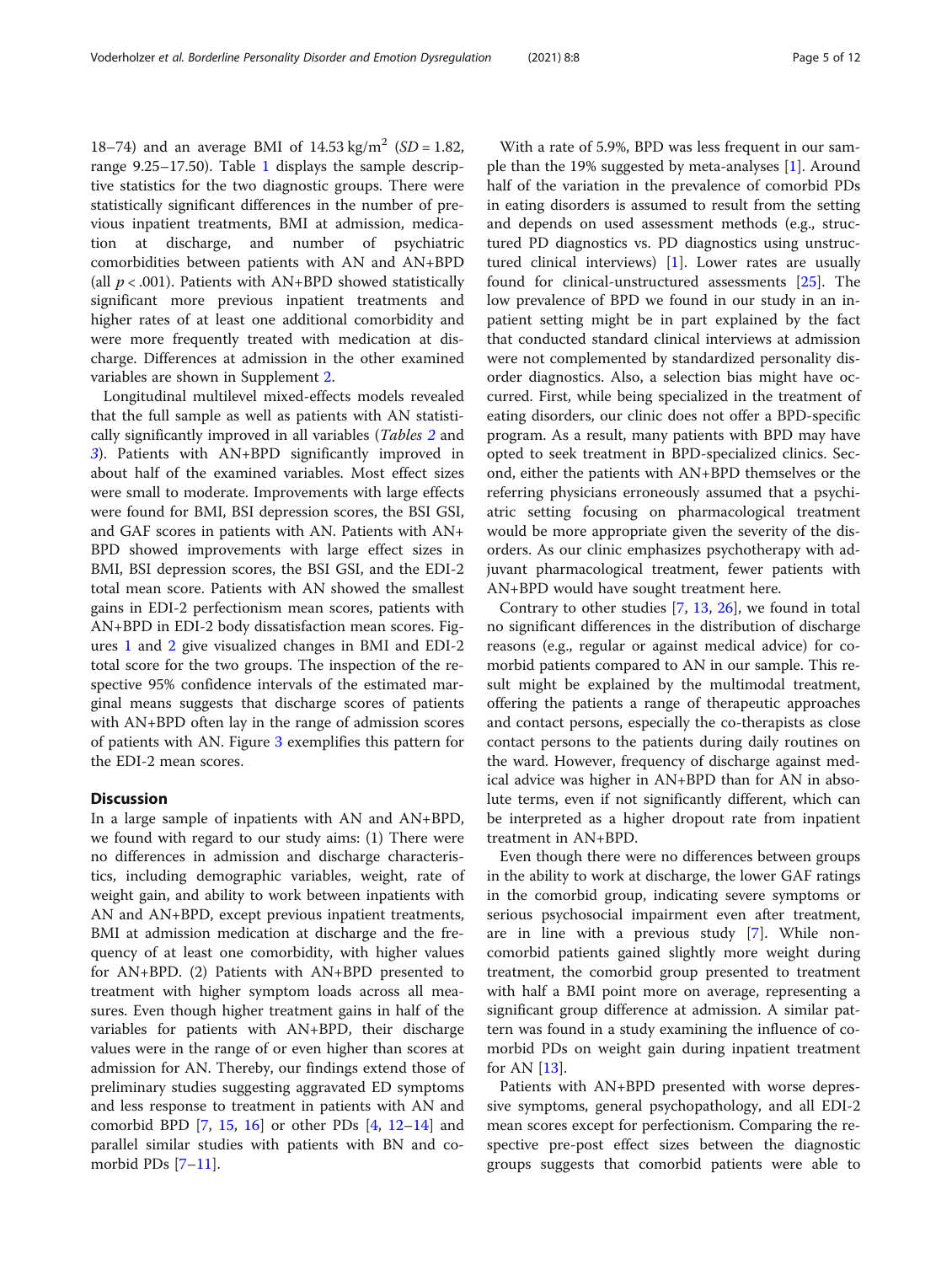#### <span id="page-5-0"></span>Table 1 Differences between inpatients with AN and AN+BPD

| Variable                                                               | ΑN                            | AN+BPD                      | p       |
|------------------------------------------------------------------------|-------------------------------|-----------------------------|---------|
| Age (years); M (SD)                                                    | 26.12 (9.55)<br>$(N = 1092)$  | 26.65 (6.85)<br>$(N = 68)$  | .549    |
| Female gender; N (%)                                                   | 1059 (97.0)<br>$(N = 1092)$   | 68 (100)<br>$(N = 68)$      | .146    |
| No. of previous inpatient treatments; M SD)                            | 1.94(2.97)<br>$(N = 1054)$    | 3.86 (3.49)<br>$(N = 65)$   | < .001  |
| No. of previous psychotherapeutic treatments; M SD)                    | 0.67(0.96)<br>$(N = 140)$     | 1.44(1.74)<br>$(N = 9)$     | .222    |
| No. of previous psychiatric treatments; M SD)                          | 0.17(0.43)<br>$(N = 140)$     | 0.89(1.69)<br>$(N = 9)$     | .240    |
| Weight in kg at admission; M (SD)                                      | 40.40 (6.36)<br>$(N = 1092)$  | 41.88 (5.83)<br>$(N = 68)$  | .061    |
| BMI (kg/m <sup>2</sup> ) at admission; M (SD)                          | 14.5 (1.82)<br>$(N = 1092)$   | 14.99 (1.83)<br>$(N = 68)$  | .030    |
| Weight in kg at discharge; M (SD)                                      | 47.52 (7.33)<br>$(N = 1001)$  | 48.06 (6.62)<br>$(N = 63)$  | .567    |
| BMI (kg/m <sup>2</sup> ) at discharge; M (SD)                          | 17.09 (2.14)<br>$(N = 1001)$  | 17.18(2.13)<br>$(N = 63)$   | .728    |
| Total weight gain in kg; M (SD)                                        | 7.26 (5.21)<br>$(N = 1001)$   | 6.19(5.87)<br>$(N = 63)$    | .117    |
| Weekly weight gain in kg; M (SD)                                       | 0.61(0.92)<br>$(N = 1001)$    | 0.61(1.92)<br>$(N = 63)$    | .974    |
| Length of stay (days); M (SD)                                          | 85.33 (49.80)<br>$(N = 1088)$ | 87.44 (67.14)<br>$(N = 68)$ | .741    |
| Ability to work at discharge; N (%)                                    |                               |                             | .756    |
| Fit to work                                                            | 233 (21.3)                    | 15(22.1)                    |         |
| Unfit to work                                                          | 409 (37.5)                    | 28 (41.2)                   |         |
| Unclear                                                                | 450 (41.2)                    | 25 (36.8)                   |         |
|                                                                        | $(N = 1092)$                  | $(N = 68)$                  |         |
| Medication at discharge; N (%)                                         |                               |                             | < 0.001 |
| Yes                                                                    | 594 (54.4)                    | 57 (83.8)                   |         |
| No                                                                     | 498 (45.6)                    | 11(16.2)                    |         |
|                                                                        | $(N = 1092)$                  | $(N = 68)$                  |         |
| Discharge reason; N (%)                                                |                               |                             | .148    |
| Regular                                                                | 744 (68.1)                    | 34 (50)                     |         |
| Against medical advice                                                 | 136 (12.5)                    | 14 (20.6)                   |         |
| To somatic hospital                                                    | 42 (3.8)                      | 5(7.4)                      |         |
| Other reasons                                                          | 170 (15.6)                    | 15 (22.0)                   |         |
|                                                                        | $(N = 1092)$                  | $(N = 68)$                  |         |
| No. of psychiatric comorbidities (in addition to BPD in AN+BPD); N (%) |                               |                             | < .001  |
| $\mathsf{O}\xspace$                                                    | 348 (31.9)                    | 8(11.8)                     |         |
| $\geq$ 1                                                               | 744 (68.1)                    | 60 (88.2)                   |         |
|                                                                        | $(N = 1092)$                  | $(N = 68)$                  |         |

Note. AN anorexia nervosa, AN+BPD anorexia nervosa with comorbid Borderline personality disorder, BMI body mass index, M mean, SD standard deviation,  $p =$ statistical significance of independent *t*-tests for continuous and x<sup>2</sup>-tests or Fisher's exact test for categorical variables (corrected for unequal variances, if required), kg = kilogram

achieve larger gains in the EDI-2 total mean score as well as bulimia, ineffectiveness, interpersonal distrust, maturity fears, asceticism, and social insecurity subscores, with confidence intervals for the effect sizes, however, overlapping. Smaller effect sizes were observed for comorbid patients in depressive symptoms, general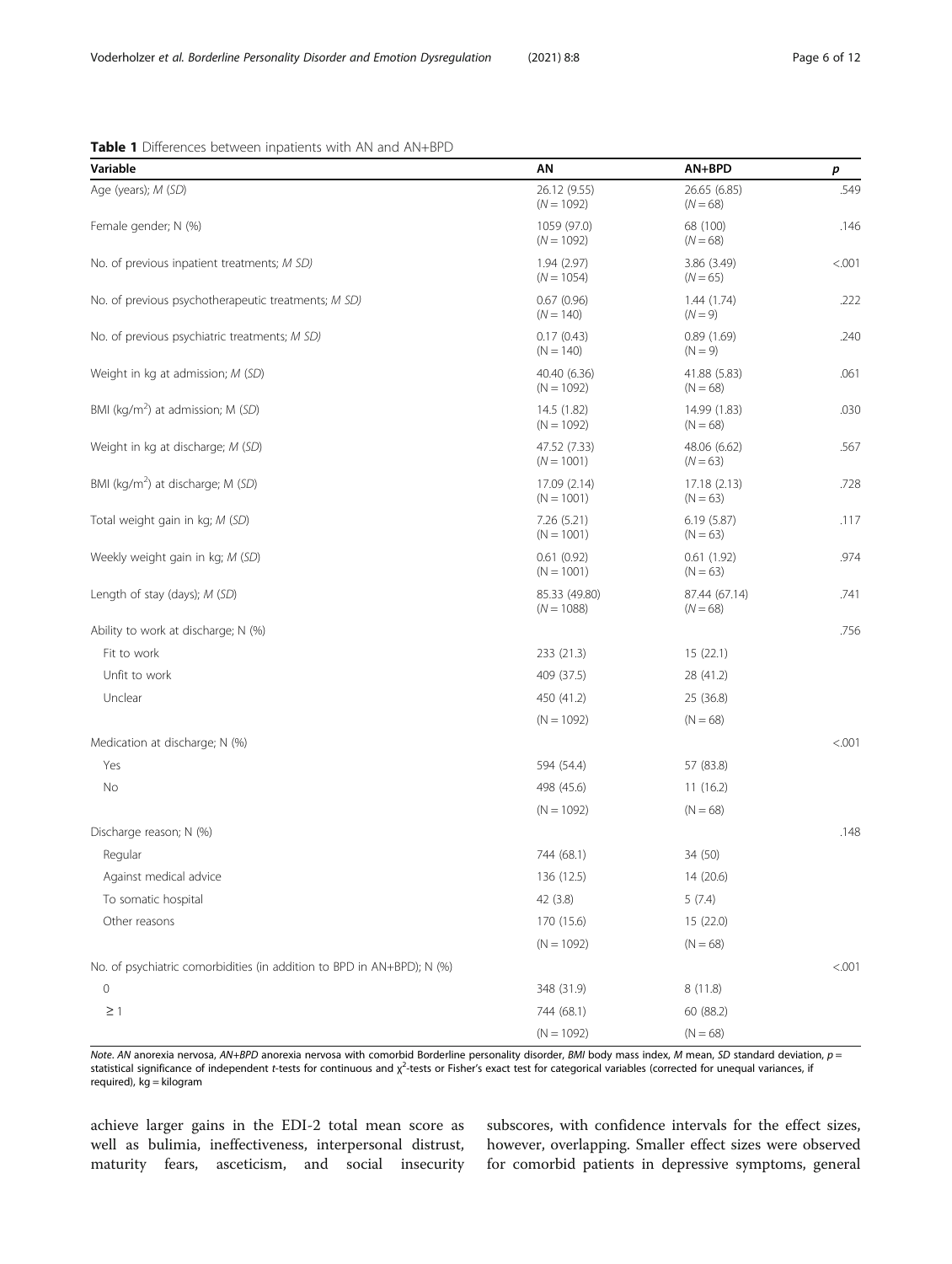|                 | aboracı byrılptonib in tirc ralı banıpler rebalts or tirc rongitaalinal maltileren militea enects moaclis |                       |                        |                       |  |  |  |  |  |
|-----------------|-----------------------------------------------------------------------------------------------------------|-----------------------|------------------------|-----------------------|--|--|--|--|--|
| Outcome         | N                                                                                                         | <i>M</i> pre (95% CI) | <i>M</i> post (95% CI) | $d$ (95% CI)          |  |  |  |  |  |
| BMI ( $kg/m2$ ) | 1160                                                                                                      | 14.53 (14.42; 14.63)  | 17.11 (16.99; 17.24)   | 1.42(1.29; 1.55)      |  |  |  |  |  |
| <b>BSI DEP</b>  | 941                                                                                                       | 69.72 (69.07; 70.36)  | 61.29 (60.50; 62.08)   | $0.83$ (0.70; 0.96)   |  |  |  |  |  |
| <b>BSI GSI</b>  | 941                                                                                                       | 72.22 (71.56; 72.87)  | 61.92 (61.04; 62.80)   | $1.00$ (0.86; 1.13)   |  |  |  |  |  |
| GAF             | 564                                                                                                       | 39.95 (38.95; 40.95)  | 53.86 (52.51; 55.22)   | 1.15(0.97; 1.33)      |  |  |  |  |  |
| EDI-2 TO        | 935                                                                                                       | 0.97(0.94; 1.00)      | $0.63$ $(0.60; 0.66)$  | $0.76$ (0.62; 0.89)   |  |  |  |  |  |
| EDI-2 DT        | 935                                                                                                       | 1.52 (1.46; 1.58)     | $0.78$ $(0.72; 0.83)$  | 0.80(0.66; 0.93)      |  |  |  |  |  |
| EDI-2 BU        | 935                                                                                                       | $0.42$ (0.38; 0.47)   | $0.08$ $(0.06; 0.10)$  | 0.49(0.36; 0.62)      |  |  |  |  |  |
| EDI-2 BD        | 935                                                                                                       | $1.61$ (1.56; 1.66)   | $1.26$ (1.20; 1.32)    | $0.46$ $(0.33; 0.59)$ |  |  |  |  |  |
| EDI-2 IN        | 935                                                                                                       | 1.07(1.02; 1.11)      | $0.68$ $(0.64; 0.73)$  | 0.54(0.41; 0.67)      |  |  |  |  |  |
| EDI-2 PE        | 935                                                                                                       | 1.19(1.14; 1.24)      | $0.92$ $(0.88; 0.97)$  | 0.37(0.24; 0.49)      |  |  |  |  |  |
| EDI-2 ID        | 935                                                                                                       | $0.82$ (0.78; 0.86)   | $0.57$ $(0.54; 0.60)$  | 0.40(0.27; 0.53)      |  |  |  |  |  |
| EDI-2 IA        | 935                                                                                                       | $0.98$ $(0.93; 1.02)$ | $0.54$ (0.50; 0.58)    | $0.67$ $(0.54; 0.80)$ |  |  |  |  |  |
| EDI-2 MF        | 935                                                                                                       | $0.93$ $(0.89; 0.97)$ | $0.68$ $(0.64; 0.72)$  | 0.39(0.26; 0.51)      |  |  |  |  |  |
| EDI-2 AS        | 935                                                                                                       | $0.86$ $(0.82; 0.90)$ | $0.58$ $(0.54; 0.61)$  | $0.46$ $(0.33; 0.59)$ |  |  |  |  |  |
| EDI-2 IR        | 935                                                                                                       | $0.44$ $(0.41; 0.47)$ | $0.26$ $(0.24; 0.29)$  | $0.42$ (0.29; 0.55)   |  |  |  |  |  |
| EDI-2 SI        | 935                                                                                                       | 0.95(0.92; 0.99)      | $0.67$ $(0.63; 0.70)$  | $0.48$ $(0.35; 0.61)$ |  |  |  |  |  |

<span id="page-6-0"></span>Table 2 Effect of treatment on weight, depressive symptoms, general psychopathology, psychosocial functioning, and eating disorder symptoms in the full sample: results of the longitudinal multilevel mixed effects models

Note. All pre to post changes are significant with  $p < 0.001$ . AN anorexia nervosa, AN+BPD anorexia nervosa with comorbid Borderline personality disorder, M = estimated marginal mean, SE standard error,  $d =$  Cohen's d (calculated with the standard deviation of the pre-treatment values), BMI body mass index, BSI DEP = Tscore for the depression scale of the Brief Symptom Inventory, BSI GSI = T-score for the global severity index of the Brief Symptom Inventory, GAF Global Assessment of Functioning. Abbreviations for the Eating Disorder Inventory 2 (EDI-2) scales: TO total, DT drive for thinness, BU bulimia, BD body dissatisfaction, IN ineffectiveness, PE perfectionism, ID interpersonal distrust, IA interoceptive awareness, MF maturity fears, AS asceticism, IR impulse regulation, SI social insecurity

psychopathology, and EDI-2 drive to thinness, body dissatisfaction, perfectionism, interoceptive awareness, and impulse regulation. Again, results revealed overlapping confidence intervals for the effect sizes.

Notably, most discharge scores for the comorbid group were as high or even higher than the admission scores of the non-comorbid group. In patients with AN+ BPD, the highest scores at admission in EDI-2 were found for body dissatisfaction, drive for thinness, ineffectiveness, and interoceptive awareness. Treatment gains for comorbid patients were the smallest for impulse regulation, body dissatisfaction, and perfectionism. Group x Time Interactions revealed significant group differences with reduced treatment benefits in AN+BPD for general psychopathology (BSI-GSI, GAF) and EDI-2 body dissatisfaction as specific eating disorder psychopathology. However, patients with AN+BPD showed elevated treatment response in EDI-2 interpersonal distrust compared to patients with AN.

## Clinical implications

Our findings emphasize that persons with AN+BPD present to inpatient treatment with a range of severe symptoms and pronounced psychosocial impairment. While they seem to benefit from multimodal specialized inpatients treatment and patterns of weight gain did not deviate from patients with AN only, these patients often retain substantial levels of psychopathology and impairment at discharge. In particular, both core symptoms of eating disorders like body dissatisfaction, drive for thinness, and perfectionism, as well as core competencies of emotion regulation, including impulse regulation and interoceptive awareness, need to be even more addressed in the treatment of these patients. These findings are in line with two trials reporting only small improvements in patients with comorbid eating disorders and BPD, even under treatment with BPD-specific elements [[7,](#page-10-0) [8](#page-10-0)]. Given the same average treatment duration for patients with AN and AN+BPD in our study, it remains to be investigated whether the comorbid patients would have benefitted from prolonged treatment. However, a similar investigation from our clinic examined the influence of BPD on inpatient treatment for bulimia nervosa found comparable patterns of symptom severity and outcome despite prolonged treatment for comorbid patients [[9\]](#page-10-0).

It is likely that change occurs more slowly for patients with two mental disorders as severe as AN and BPD and affords repeated treatment efforts across the lifespan. Nevertheless, existing treatment options need to be improved. Approaches incorporating the functional associations between individual symptoms of the disorders might help to do so both conceptually and pragmatically. The individual patient's symptomatology could be categorized in the sense of disorder-specific symptoms of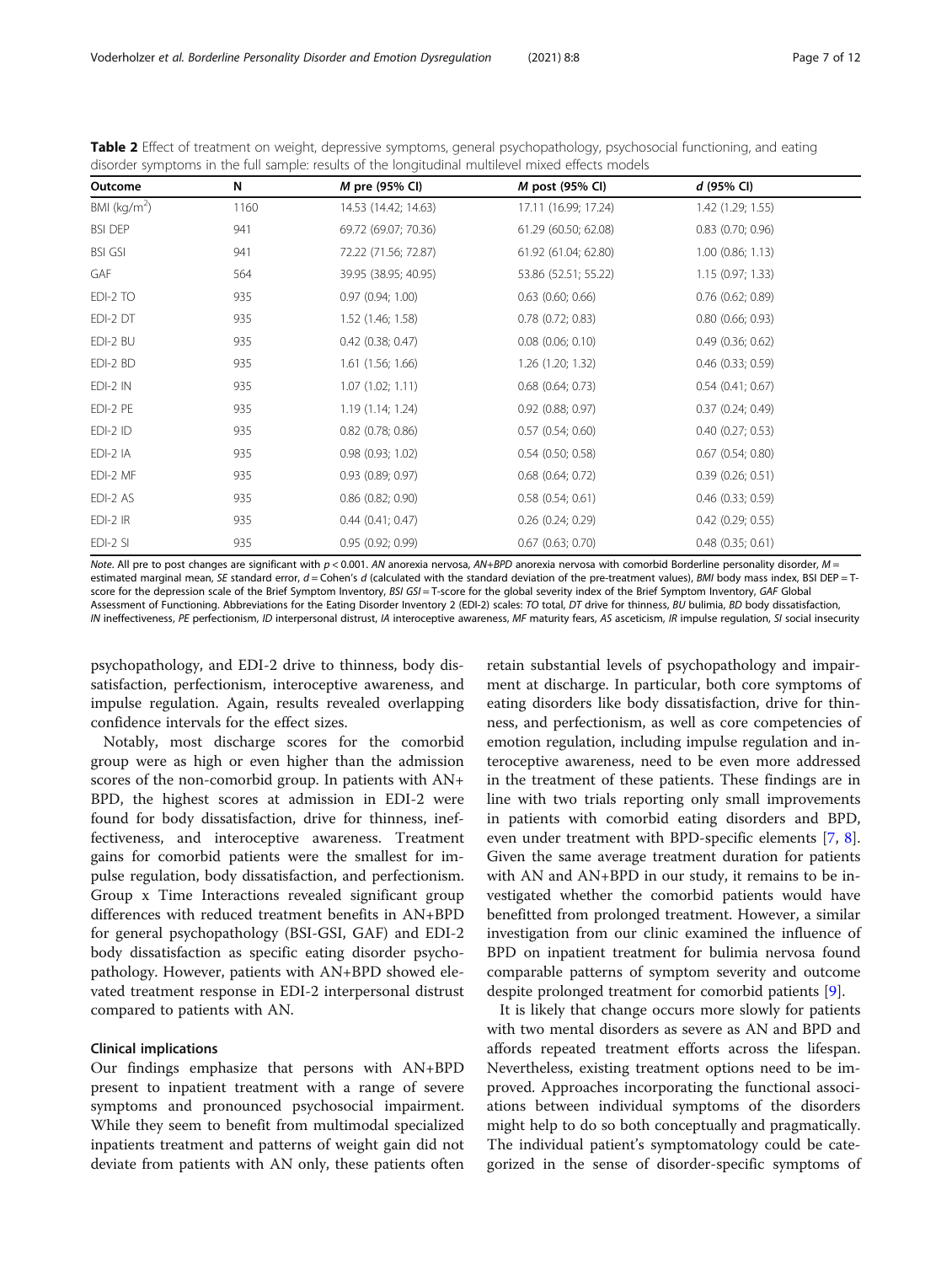| Outcome        |              | ΑN                           |                                             |                      |                          |    | $AN+BPD$                               |                                              |                     |                         |
|----------------|--------------|------------------------------|---------------------------------------------|----------------------|--------------------------|----|----------------------------------------|----------------------------------------------|---------------------|-------------------------|
|                | $\mathsf{N}$ | M pre (95%<br>CI             | M post (95%<br>CI)                          | p (within-<br>qroup) | d (95% CI)               | N  | M pre (95%<br>CI                       | M post (95%<br>$Cl$                          | p (within-<br>group | d (95% CI)              |
| BMI            |              | 1092 14.50 (14.39;<br>14.61) | 17.09 (16.95;<br>17.22                      | < .001               | 1.40(1.31)<br>1.48)      |    | 68 14.99 (14.56;<br>15.42)             | 17.18 (16.66;<br>17.70                       | < .001              | 1.08(0.77)<br>1.39)     |
| <b>BSI DEP</b> | 887          | 69.27 (68.60;<br>69.94       | 60.73 (59.90;<br>61.56                      | < .001               | 0.79(0.70)<br>0.87)      |    | 54 75.50 (73.87;<br>77.13)             | 67.91 (64.61;<br>71.21)                      | < .001              | 0.69(0.33)<br>1.03)     |
| <b>BSI GSI</b> | 887          | 71.87 (71.18;<br>72.56)      | 61.23 (60.30;<br>62.16)                     | < .001               | 0.95(0.86;<br>1.03)      |    | 54 77.24 (75.72;<br>78.76)             | 70.64 (67.43;<br>73.85)                      | < .001              | 0.65(0.30;<br>0.99)     |
| <b>GAF</b>     | 530          | 40.12 (39.09;<br>41.15)      | 54.46 (53.07;<br>55.85                      | < .001               | 0.98(0.87)<br>1.08)      |    | 34 37.32 (33.35;<br>41.29)             | 44.53 (39.47;<br>49.59)                      | .008                | 0.48(0.13;<br>0.84)     |
| EDI-2 TO       | 882          | 0.94(0.91; 0.97)             | $0.60$ $(0.57; 0.63)$                       | < 0.001              | 0.96(0.87)<br>1.04)      |    | 53 1.35 (1.24; 1.46)                   | 1.01 (0.88; 1.14)                            | < 0.001             | 0.99(0.59;<br>1.37)     |
| EDI-2 DT       | 882          |                              | 1.49 (1.43; 1.55) 0.74 (0.68; 0.80)         | < 0.001              | 0.95(0.86)<br>1.04)      |    |                                        | 53 1.82 (1.60; 2.04) 1.33 (1.07; 1.59) <.001 |                     | 0.80(0.43;<br>1.16)     |
| EDI-2 BU       | 882          | $0.40$ $(0.36; 0.44)$        | 0.07(0.05; 0.09)                            | < 0.001              | 0.51(0.43;<br>0.58)      | 53 |                                        | $0.73$ $(0.49; 0.97)$ $0.23$ $(0.08; 0.38)$  | < 0.001             | 0.71(0.35)<br>1.07)     |
| EDI-2 BD 881   |              | 1.58(1.53;<br>1.63)          | 1.23(1.17)<br>1.29)                         | < .001               | 0.53(0.45;<br>0.60)      |    | 53 1.98 (1.80;<br>2.19)                | 1.89(1.65;<br>2.11)                          | .161                | $0.25 (-0.08)$<br>0.57) |
| EDI-2 IN       | 882          | 1.04 (0.99; 1.09)            | $0.64$ $(0.60; 0.68)$                       | < 0.001              | $0.66$ $(0.58;$<br>0.74) |    | 53 1.56 (1.41; 1.77)                   | 1.11(0.88; 1.34)                             | < 0.001             | 0.77(0.41)<br>1.13)     |
| EDI-2 PE       | 882          | 1.19(1.14; 1.24)             | 0.91(0.86; 0.96)                            | < 0.001              | 0.50(0.43)<br>0.58)      |    | 53 1.24 (1.04; 1.44) 1.07 (0.84; 1.30) |                                              | .027                | 0.37(0.04)<br>0.70)     |
| EDI-2 ID       | 882          | 0.79(0.75)<br>(0.83)         | 0.54(0.50;<br>0.58)                         | < .001               | 0.47(0.39;<br>0.54)      |    | 53 1.31 (1.13;<br>1.49)                | 0.85(0.67)<br>1.03)                          | < .001              | 0.84(0.47;<br>1.21)     |
| EDI-2 IA       | 882          | $0.94$ $(0.90; 0.98)$        | 0.51(0.47; 0.55)                            | < 0.001              | 0.74(0.66;<br>0.82)      |    | 53 1.42 (1.25; 1.59)                   | 1.09 (0.90; 1.28)                            | .001                | 0.64(0.29)<br>0.99      |
| EDI-2 MF       | 882          |                              | $0.91$ $(0.87; 0.95)$ $0.66$ $(0.62; 0.70)$ | < 0.001              | 0.46(0.39;<br>0.54)      |    |                                        | 53 1.26 (1.07; 1.45) 0.82 (0.67; 0.97) <.001 |                     | 0.48(0.14;<br>0.81)     |
| EDI-2 AS       | 880          |                              | $0.83$ (0.79; 0.87) $0.54$ (0.50; 0.58)     | < 0.001              | $0.56$ (0.48;<br>0.64)   | 53 |                                        | $1.30(1.11; 1.49)$ 0.96 (0.78; 1.14) <.001   |                     | 0.64(0.29)<br>0.99      |
| EDI-2 IR       | 880          |                              | $0.41$ $(0.38; 0.44)$ $0.24$ $(0.22; 0.26)$ | < 0.01               | 0.48(0.40;<br>0.55)      | 53 |                                        | 0.83 (0.69; 0.97) 0.63 (0.50; 0.76)          | .003                | 0.46(0.12)<br>0.79      |
| EDI-2 SI       | 880          |                              | $0.93$ $(0.89; 0.97)$ $0.64$ $(0.60; 0.68)$ | < 0.001              | 0.60(0.52)<br>0.68)      |    |                                        | 53 1.36 (1.20; 1.52) 1.00 (0.82; 1.18) <.001 |                     | 0.62(0.02)<br>1.07)     |

<span id="page-7-0"></span>Table 3 Effect of treatment on weight, depressive symptoms, general psychopathology, psychosocial functioning, and eating disorder symptoms in inpatients with AN and AN+BPD: results of the longitudinal multilevel mixed effects models

Note. Significant Group x Time Interactions are **boldface**. AN anorexia nervosa, AN+BPD anorexia nervosa with comorbid Borderline personality disorder, M = estimated marginal mean, 95% CI 95% confidence interval,  $d =$  Cohen's d (calculated with the standard deviation of the pre-treatment values), BMI body mass index, BSI DEP = T-score for the depression scale of the Brief Symptom Inventory, BSI GSI = T-score for the global severity index of the Brief Symptom Inventory, GAF Global Assessment of Functioning. Abbreviations for the Eating Disorder Inventory 2 (EDI-2) scales: TO total, DT drive for thinness, BU bulimia, BD body dissatisfaction, IN ineffectiveness, PE perfectionism, ID interpersonal distrust, IA interoceptive awareness, MF maturity fears, AS asceticism, IR impulse regulation, SI social insecurity

AN or BPD and an area of overlap, containing transdiagnostic or "bridging" symptoms shared by both AN and BPD. Preliminary evidence for this notion is provided by a network analysis of eating disorder and BPD symptoms in a community sample, suggesting that disorder-specific symptoms are linked by emotion dysregulation and abandonment as central variables of the network [[27\]](#page-10-0). An accurate and early diagnosis of relevant personality traits is crucial for this approach. Attention to the AN-subtype might further improve the understanding of how personality and eating disorder symptoms relate. Avoidant, dependent, and obsessive-compulsive personality traits seem to be

more common in restrictive AN and Borderline traits to be more prevalent in binge/purge AN [[28\]](#page-10-0). Given the multitude of Borderline syndromes resulting from the 5 out of 9 symptoms rule, it has been argued that only specific aspects of BPD are associated with core symptoms of AN [\[29](#page-10-0)]. While interpersonal and emotional problems are similarly related to both AN and BN, impulsivity is related exclusively to BN and identity disturbance overly to AN. Difficulties in emotion regulation, however, are shared by all PDs and AN [[30\]](#page-11-0). PD symptoms have accordingly been linked with emotion regulation deficits and not eating disorders symptoms in AN [[31](#page-11-0)].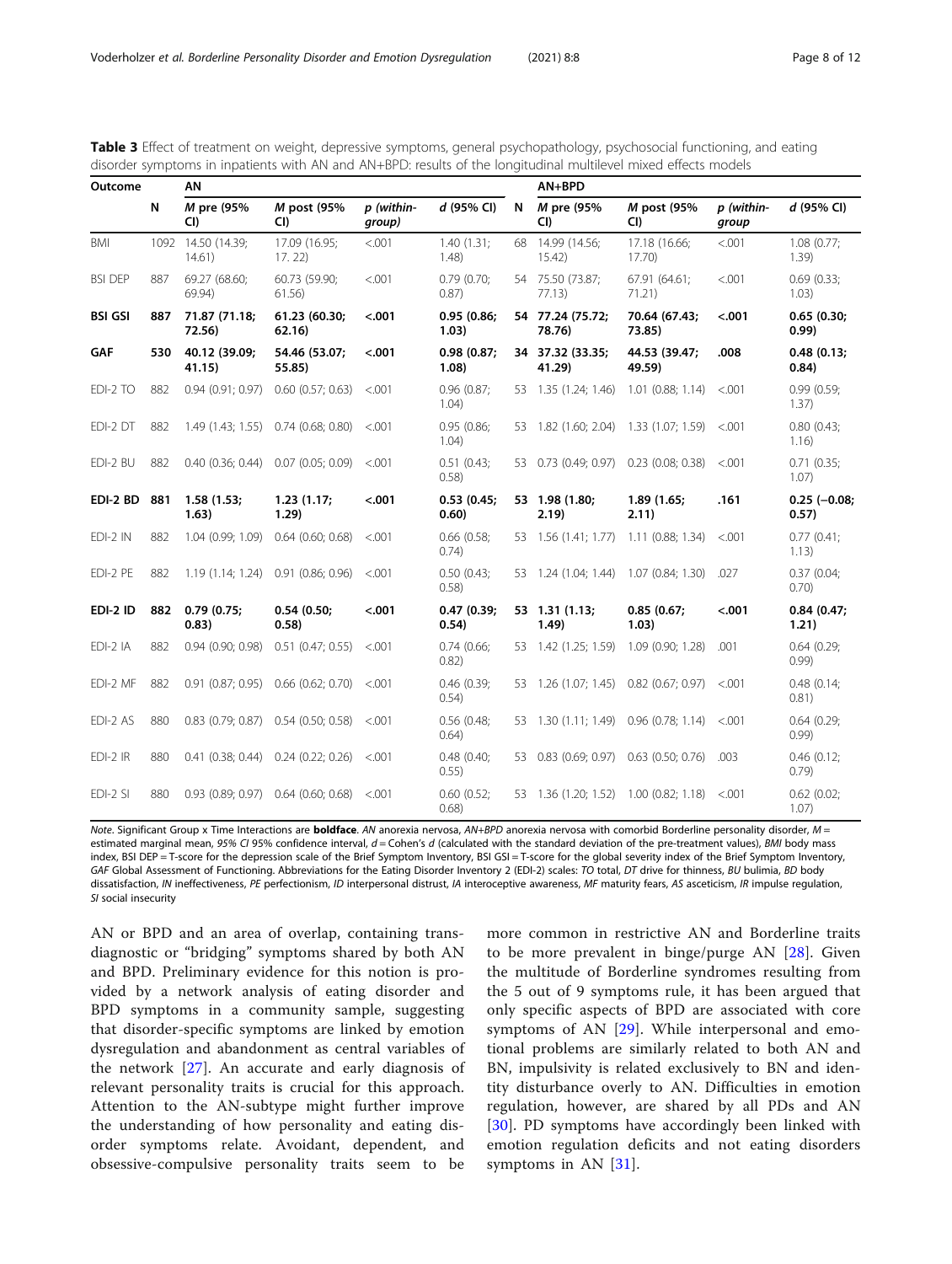<span id="page-8-0"></span>

Fig. 1 Increase in body mass index (BMI) for inpatients with AN (N = 1092) and AN+BPD (N = 86) from pre- to post-treatment. Note. Error bars represent 95% confidence intervals. AN = anorexia nervosa, AN+BPD = anorexia nervosa with comorbid Borderline personality disorder

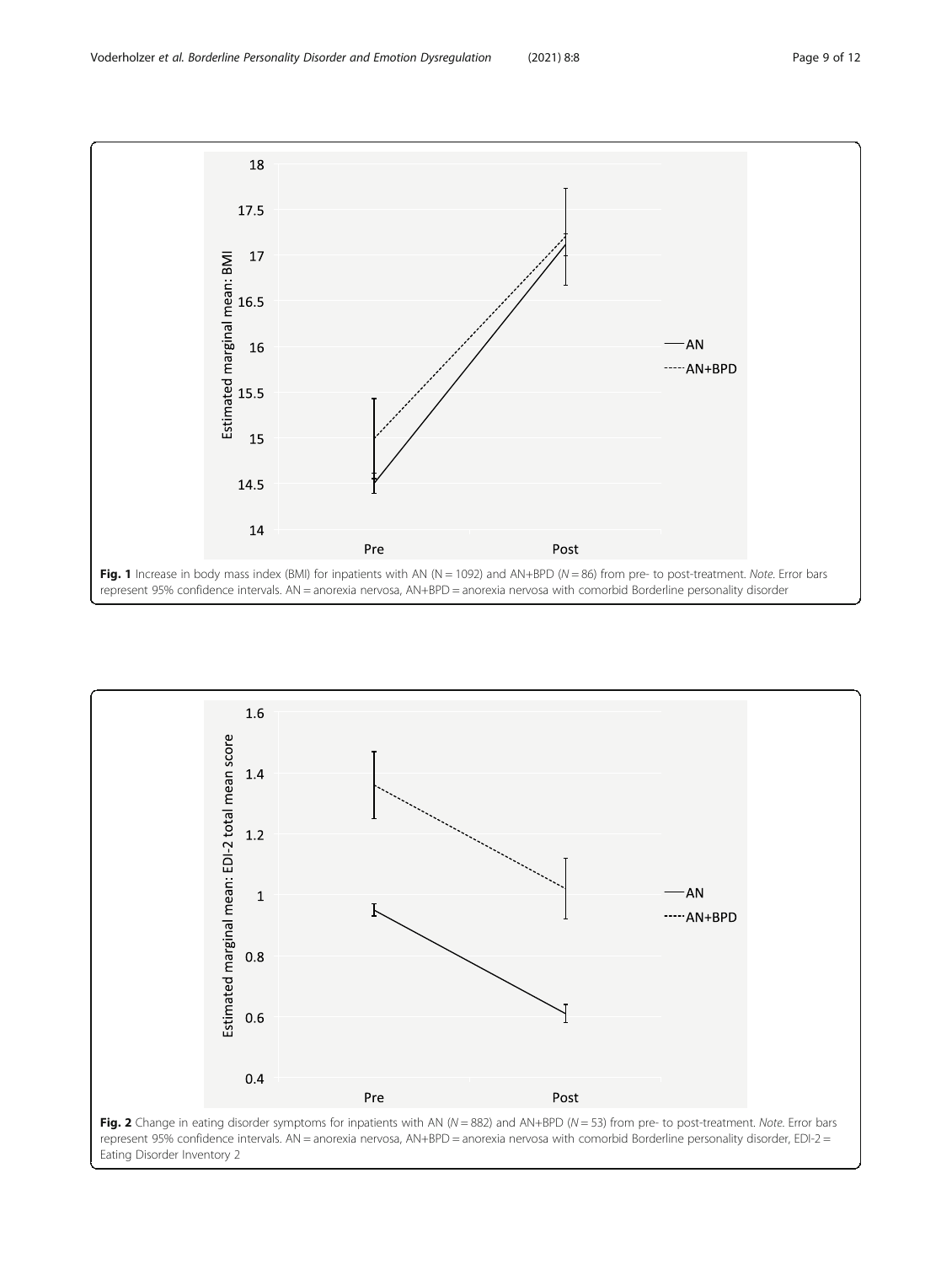<span id="page-9-0"></span>

### Strengths and limitations

Major strengths of our study are the large sample size, the longitudinal design, and the high external validity, which did not pertain to any of the few previous studies in this area. Limitations include the lack of a follow-up examination after discharge, the unavailability of data on the AN-subtype, and that BPD was not diagnosed by a standardized interview. However, results in the literature indicate sufficient diagnostic agreement between standardized diagnostic interviews and clinical diagnoses both for AN and BPD if given by highly experienced and trained clinicians as in our case [[32](#page-11-0)–[34](#page-11-0)]. Due to a lack of sufficient knowledge about the differential influence of comorbid BPD on treatment outcome in AN, we would like to note that conducted analyses are in a part of exploratory nature.

## Conclusions

Patients with AN+BPD show higher levels of disorderspecific and general psychopathology (except perfectionism) at admission, substantial psychosocial impairment in daily functioning, and a higher, although not significantly different, rate of dropping out from treatment. Even though these patients retained high levels of impairment at discharge, they were able to benefit from specialized multimodal inpatient treatment. There is tentative evidence for partially reduced treatment response in comorbid patients with AN+BPD compared to

patients with AN, especially for general psychopathology and specific facets like impulse regulation, perfectionism, or body dissatisfaction. Treatment for this vulnerable group might improve through targeting transdiagnostic symptoms central to both disorders, especially emotion dysregulation. Prospectively, further studies in this understudied subject are needed to identify other domains of reduced treatment response in AN+BPD and foster the development and application of more targeted interventions for these crucial areas of treatment effectiveness.

#### Supplementary Information

The online version contains supplementary material available at [https://doi.](https://doi.org/10.1186/s40479-021-00149-7) [org/10.1186/s40479-021-00149-7.](https://doi.org/10.1186/s40479-021-00149-7)

Additional file 1. Supplement 1: Excerpt of the recommendations for inpatient treatment of anorexia. Nervosa according to German S3 guidelines.

Additional file 2. SUPPLEMENT 2: Differences between inpatients with AN and AN+BPD at admission.

#### Abbreviations

AN: Anorexia nervosa; AN+BPD: Comorbid anorexia nervosa and Borderline personality disorder; BMI: Body mass index; BPD: Borderline personality disorder; BSI: Brief Symptom Inventory; EDI-2: Eating Disorder Inventory 2; GAF: Global Assessment of Functioning; GSI: Global severity index of the Brief Symptom Inventory; SD: Standard deviation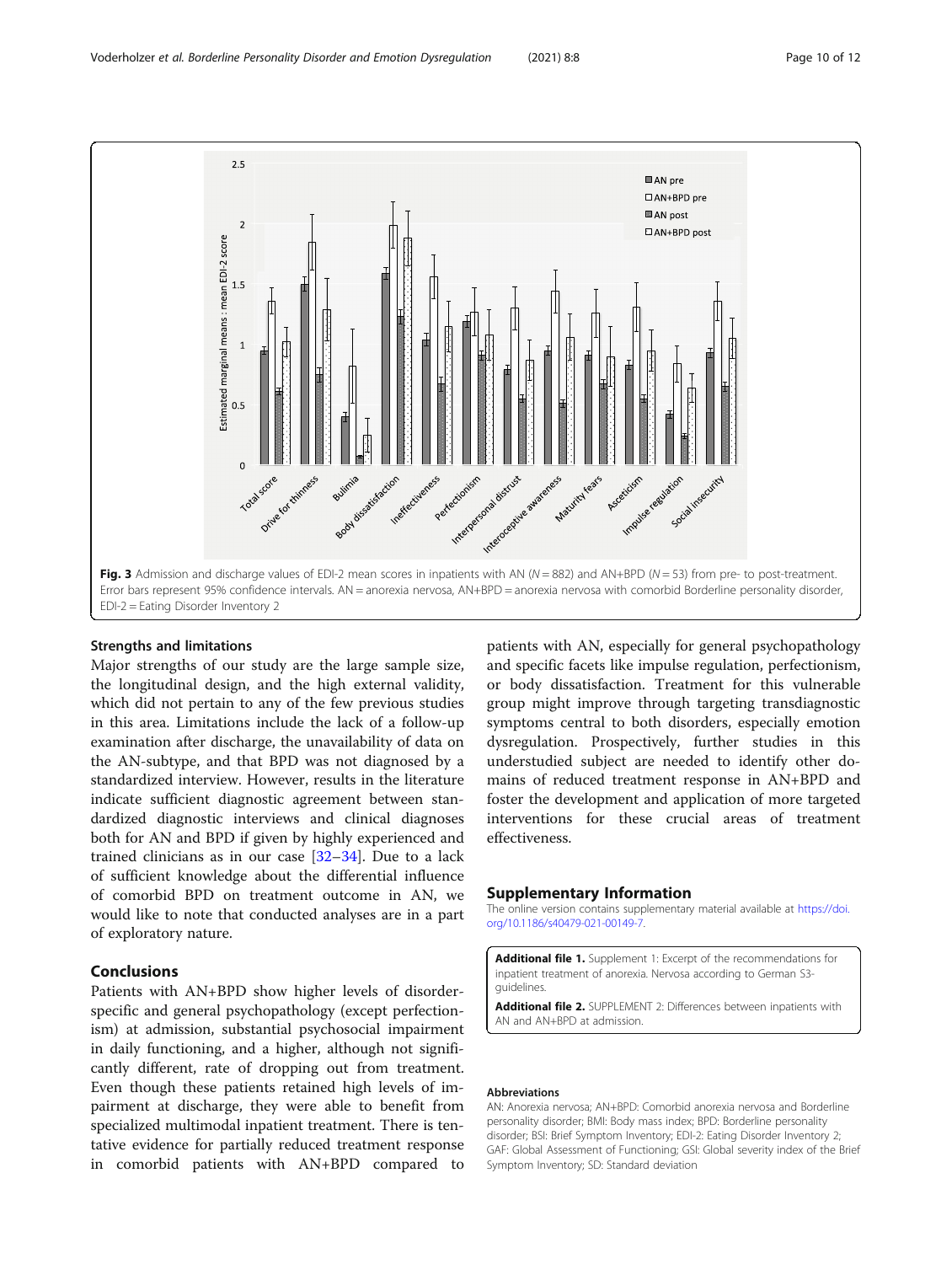## <span id="page-10-0"></span>Acknowledgements

The authors would like to acknowledge the staff of the Schoen Clinic Roseneck for conducting the data collection.

#### Authors' contributions

UV designed the study, interpreted the data, and drafted the manuscript. MF analyzed the data and revised the manuscript. SS prepared the data for analysis, advised in the data analysis and drafted the manuscript. JBH-K designed the study, prepared the data for analysis, analyzed the data, and drafted the manuscript. All authors read and approved the final draft of the manuscript.

#### Funding

No funding sources.

## Availability of data and materials

The dataset supporting the conclusion of this article are held by the authors and will be made available upon justified request.

#### Ethics approval and consent to participate

Upon admission to the Schoen Clinic Roseneck, all patients were asked to sign informed consent that their routine data may be used for scientific studies and publications. All procedures were in accordance with the ethical standards of the institutional review board of the LMU Munich and with the 1964 Helsinki declaration and its later amendments. According to the guidelines by the institutional review board of the LMU Munich, retrospective studies conducted on already available, anonymized data are exempt from requiring ethics approval.

#### Consent for publication

Not applicable.

#### Competing interests

The authors declare that there are no competing interests.

#### Author details

<sup>1</sup>Schoen Clinic Roseneck, Prien am Chiemsee, Am Roseneck 6, D-83209 Prien am Chiemsee, Germany. <sup>2</sup>Department of Psychiatry and Psychotherapy, University Hospital of Freiburg, Freiburg, Germany. <sup>3</sup>Department of Psychiatry and Psychotherapy, University Hospital, LMU Munich, Munich, Germany.

## Received: 23 March 2020 Accepted: 15 February 2021 Published online: 11 March 2021

#### References

- 1. Martinussen M, Friborg O, Schmierer P, Kaiser S, Øvergård KT, Neunhoeffer AL, et al. The comorbidity of personality disorders in eating disorders: a meta-analysis. Eat Weight Disord. 2017;22:201–9.
- 2. Zanarini MC, Reichman CA, Frankenburg FR, Reich DB, Fitzmaurice G. The course of eating disorders in patients with borderline personality disorder: a 10-year follow-up study. Int J Eat Disord. 2010;43(3):226–32.
- Linardon J, de la Piedad GX, Brennan L. Predictors, moderators, and mediators of treatment outcome following Manualised cognitive-Behavioural therapy for eating disorders: a systematic review. Eur Eat Disord Rev. 2017;25:3–12.
- 4. Wonderlich SA, Fullerton D, Swift WJ, Klein MH. Five-year outcome from eating disorders: relevance of personality disorders. Int J Eat Disord. 1994; 15(3):233–43.
- Vall E, Wade TD. Predictors of treatment outcome in individuals with eating disorders: a systematic review and meta-analysis. Int J Eat Disord. 2015;48: 946–71.
- 6. Herzog DB, Nussbaum KM, Marmor AK. Comorbidity and outcome in eating disorders. Psychiatr Clin North Am. 1996;19:843–59.
- 7. Kröger C, Schweiger U, Sipos V, Kliem S, Arnold R, Schunert T, et al. Dialectical behaviour therapy and an added cognitive behavioural treatment module for eating disorders in women with borderline personality disorder and anorexia nervosa or bulimia nervosa who failed to respond to previous treatments. An open trial with a. J Behav Ther Exp Psychiatry. 2010;41:381–8. Available from:. [https://doi.org/10.1016/j.jbtep.201](https://doi.org/10.1016/j.jbtep.2010.04.001) [0.04.001.](https://doi.org/10.1016/j.jbtep.2010.04.001)
- 8. Robinson P, Hellier J, Barrett B, Barzdaitiene D, Bateman A, Bogaardt A, et al. The NOURISHED randomised controlled trial comparing mentalisationbased treatment for eating disorders (MBT-ED) with specialist supportive clinical management (SSCM-ED) for patients with eating disorders and symptoms of borderline personality disorder. Trials [internet]. Trials. 2016;17: 1–15. Available from:. [https://doi.org/10.1186/s13063-016-1606-8.](https://doi.org/10.1186/s13063-016-1606-8)
- 9. Hessler JB, Heuser J, Schlegl S, Bauman T, Greetfeld M, Voderholzer U. Impact of comorbid borderline personality disorder on inpatient treatment for bulimia nervosa: analysis of routine data. Borderline Personal Disord Emot Dysregulation. 2019;6:1–10.
- 10. Johnson C, Tobin DL, Dennis A. Differences in treatment outcome between borderline and nonborderline bulimics at one-year follow-up. Int J Eat Disord. 1990;9:617–27.
- 11. Zeeck A, Birindelli E, Sandholz A, Joos A, Herzog T, Hartmann A. Symptom severity and treatment course of bulimic patients with and without a borderline personality disorder. Eur Eat Disord Rev. 2007;15:430–8.
- 12. Saccomani L, Savoini M, Cirrincione M, Vercellino F, Ravera G. Long-term outcome of children and adolescents with anorexia nervosa: study of comorbidity. J Psychosom Res. 1998;44:565–71.
- 13. Link TM, Beermann U, Mestel R, Gander M. Treatment outcome in female inpatients with anorexia nervosa and comorbid personality disorders (article in German). PPmP Psychother Psychosom Medizinische Psychol. 2017;67:420–30 Available from: https://search.proquest.com/docview/1985637098?accountid=14 744%0Ahttp://fama.us.es/search\*spi/i?SEARCH=09372032%0Ahttp://pibserver.us. es/gtb/usuario\_acceso.php?centro=\$USEG&centro=%24USEG&d=1.
- 14. Gaudio S, Di Ciommo V. Prevalence of personality disorders and their clinical correlates in outpatient adolescents with anorexia nervosa. Psychosom Med. 2011;73:769–74.
- 15. Sansone RA, Fine MA. Borderline personality as a predictor of outcome in women with eating disorders. J Personal Disord. 1992;6:176–86.
- 16. Löwe B, Zipfel S, Buchholz C, Dupont Y, Reas DL, Herzog W. Long-term outcome of anorexia nervosa in a prospective 21-year follow-up study. Psychol Med. 2001;31:881–90.
- 17. Schlegl S, Quadflieg N, Löwe B, Cuntz U, Voderholzer U. Specialized inpatient treatment of adult anorexia nervosa: effectiveness and clinical significance of changes. BMC Psychiatry. 2014;14:1-12 Available from: [http://](http://www.embase.com/search/results?subaction=viewrecord&from=export&id=L600193354%0Ahttp://dx.doi.org/10.1186/s12888-014-0258-z) [www.embase.com/search/results?subaction=viewrecord&from=export&id=](http://www.embase.com/search/results?subaction=viewrecord&from=export&id=L600193354%0Ahttp://dx.doi.org/10.1186/s12888-014-0258-z) [L600193354%0Ahttp://dx.doi.org/10.1186/s12888-014-0258-z.](http://www.embase.com/search/results?subaction=viewrecord&from=export&id=L600193354%0Ahttp://dx.doi.org/10.1186/s12888-014-0258-z)
- 18. Schlegl S, Diedrich A, Neumayr C, Fumi M, Naab S, Voderholzer U. Inpatient treatment for adolescents with anorexia nervosa: clinical significance and predictors of treatment outcome. Eur Eat Disord Rev. 2016;24:214–22.
- 19. Garner DM. Eating disorder Inventory-2. Lutz: Psychologicl Assessment Resources; 1991.
- 20. Paul T, Thiel A. Eating Disorder Inventory-2 (EDI-2): deutsche Version. Göttingen: Hogrefe; 2004.
- 21. Derogatis LR, Spencer PM. Brief symptom inventory (BSI). Pearson: Upper Saddle River, NJ; 1993.
- 22. Franke GH. BSI: Brief Sympton Inventory deutsche Version. Göttingen: Beltz; 2000.
- 23. Association AP. DSM-IV: diagnostic and statistical manual of mental disorders. Washington, DC: American Psychiatric Association; 2000.
- 24. Chakraborty H, Gu H. A Mixed Model Approach for Intent-to-Treat Analysis in Longitudinal Clinical Trials with Missing Values. RTI Press; 2009. p. 1–9. Available from: papers://9813c380-4a5a-426e-ab3b-10e227534cf8/Paper/p546
- 25. Zimmerman M, Mattia JI. Differences between clinical and research practices in Diagnosing Borderline Personality Disorder. Psychiatry Interpers Biol Process. 1999.
- 26. Pham-Scottez A, Huas C, Perez-Diaz F, Nordon C, Divac S, Dardennes R, et al. Why do people with eating disorders drop out from inpatient treatment?: the role of personality factors. J Nerv Ment Dis. 2012;200:807–13.
- 27. De Paoli T, Fuller-Tyszkiewicz M, Huang C, Krug I. A network analysis of borderline personality disorder symptoms and disordered eating. J Clin Psychol. 2020; Available from: [https://onlinelibrary.wiley.com/doi/abs/10.1](https://onlinelibrary.wiley.com/doi/abs/10.1002/jclp.22916?af=R&utm_source=researcher_app&utm_medium=referral&utm_campaign=RESR_MRKT_Researcher_inbound) [002/jclp.22916?af=R&utm\\_source=researcher\\_app&utm\\_medium=referra](https://onlinelibrary.wiley.com/doi/abs/10.1002/jclp.22916?af=R&utm_source=researcher_app&utm_medium=referral&utm_campaign=RESR_MRKT_Researcher_inbound) [l&utm\\_campaign=RESR\\_MRKT\\_Researcher\\_inbound.](https://onlinelibrary.wiley.com/doi/abs/10.1002/jclp.22916?af=R&utm_source=researcher_app&utm_medium=referral&utm_campaign=RESR_MRKT_Researcher_inbound)
- 28. Farstad SM, McGeown LM, von Ranson KM. Eating disorders and personality, 2004-2016: a systematic review and meta-analysis. Clin Psychol Rev. 2016;46: 91–105. Available from. <https://doi.org/10.1016/j.cpr.2016.04.005>.
- 29. Miller AE, Racine SE, Klonsky ED. Symptoms of anorexia nervosa and bulimia nervosa have differential relationships to borderline personality disorder symptoms. Eat Disord. 2019:1–14. Available from. [https://doi.org/10.1080/1](https://doi.org/10.1080/10640266.2019.1642034) [0640266.2019.1642034.](https://doi.org/10.1080/10640266.2019.1642034)